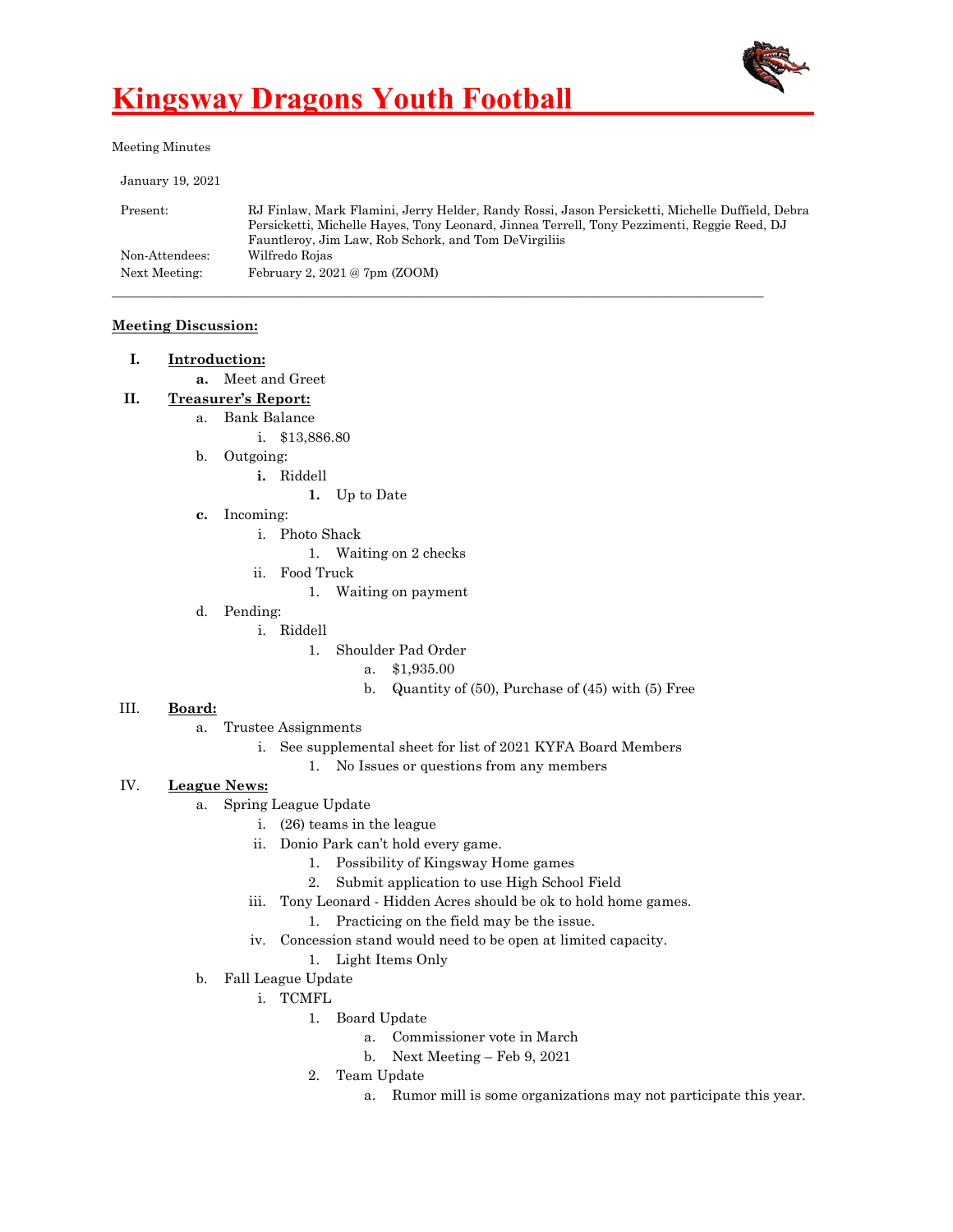

- i. Funds Issue with a lot of organizations
- b. Some teams are looking into switching leagues.
- ii. League Options
	- 1. We need to actively look into other local leagues in preparation.

#### V. **Fields:**

- a. Game Field
	- i. Scoreboard
		- 1. Main Priority during off season
		- 2. Approx. \$8,000 for the purchase of the new scoreboard
		- 3. Inspira might back out of verbal deal.
		- 4. Twp. the purchase of the board never made their budget.
		- 5. Reggie Reed may be interested in purchasing the scoreboard.
			- a. RJ Finlaw to follow up.
	- ii. Clean Up
		- 1. Sponsor Banners and Windscreens need to be taken down.
			- a. Jason Persicketti will handle this during a weeknight while at wrestling practice.
	- iii. Locker Room
		- 1. Waiting for written estimate for floor epoxy
			- a. Verbal estimates were received ranging from \$4,000 to \$10,000 with Logo.
		- 2. Jason Persicketti will prep the floor and fill the crack.
		- 3. Jason Persicketti will look into getting the leveler through work.
		- 4. Jerry Helder's wife will paint the logo on the floor.
		- 5. Jerry Helder will epoxy the floor.
	- iv. Equipment Room
		- 1. Mark Flamini is building the shelving within the next few weeks.
- b. Practice Facility
	- i. Harker Application submitted by Mark Flamini.

#### VI. **Other Business:**

- a. Clothing
	- i. Michelle Hayes will update the store with new designs.
	- ii. We will look into making T-Shirts at the games.
- b. Coaches
	- i. 2021 Head Coach Applications
		- 1. (1) app for Peewee
		- 2. (2) apps for Freshman
		- 3. (4) apps for Sophomore
		- 4. (1) app for Junior
	- ii. Applications will be submitted to Jerry Helder to vet.
		- 1. Recommendations will be presented at the Feb  $2<sup>nd</sup>$  Board Meeting.
- c. Equipment
	- i. Jerseys
		- 1. Reggie Reed will provide the sizing kit for Spring Jerseys.
- d. Concessions
	- i. Ice Maker Need to reach out to Henry Botto for repair contact information.
	- ii. Michelle Hayes is shopping for.
		- 1. New Heat Lamps
		- 2. New Hot Dog Roller
		- 3. New Coffee Pot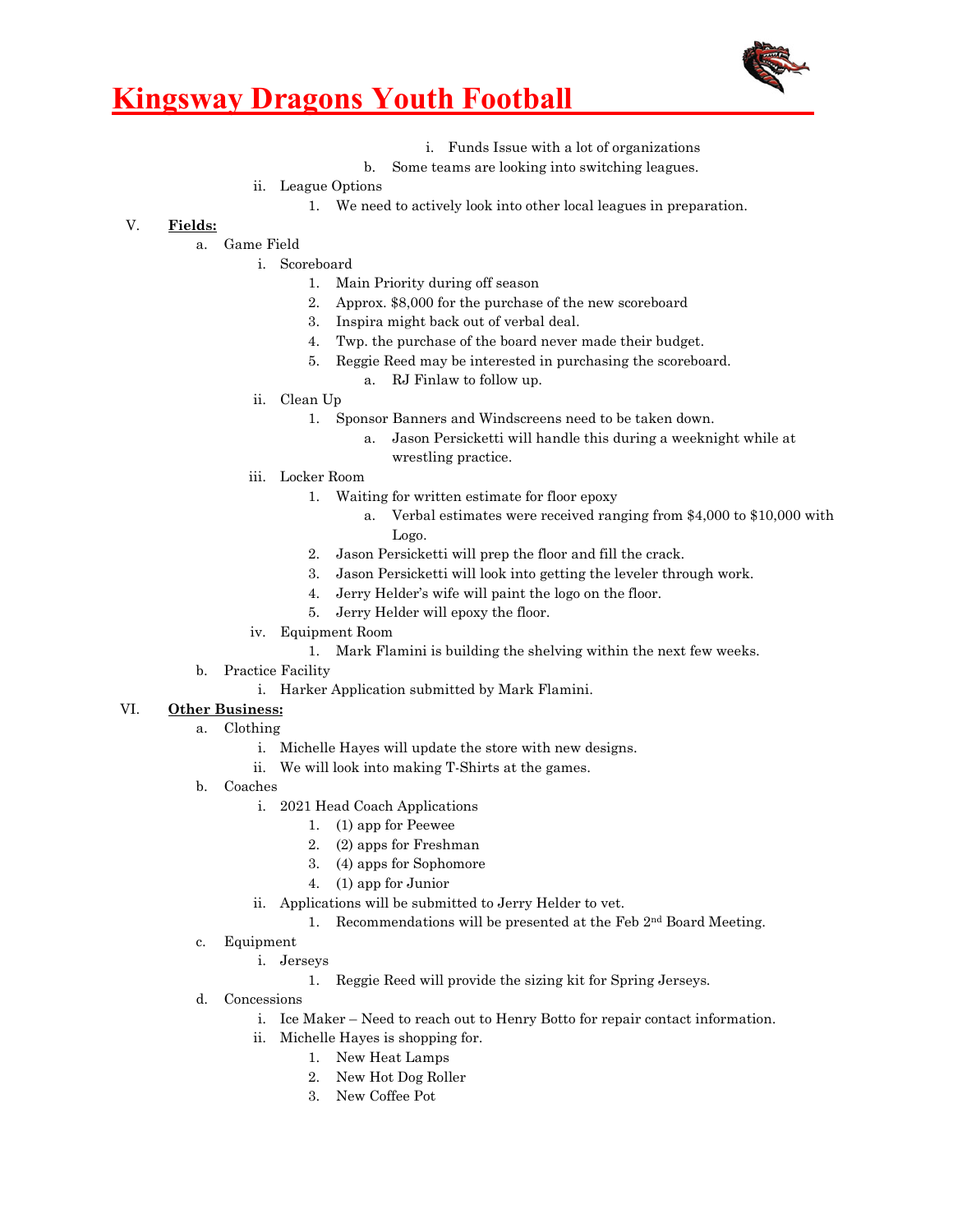

- iii. Jim Law to provide more information on kickass egg rolls.
- e. Camp
	- i. Jim Law gathering information for potential KYFA presented football camps.

#### VII. **Next Meeting:**

a. February 2, 2021 @ 7pm (ZOOM)